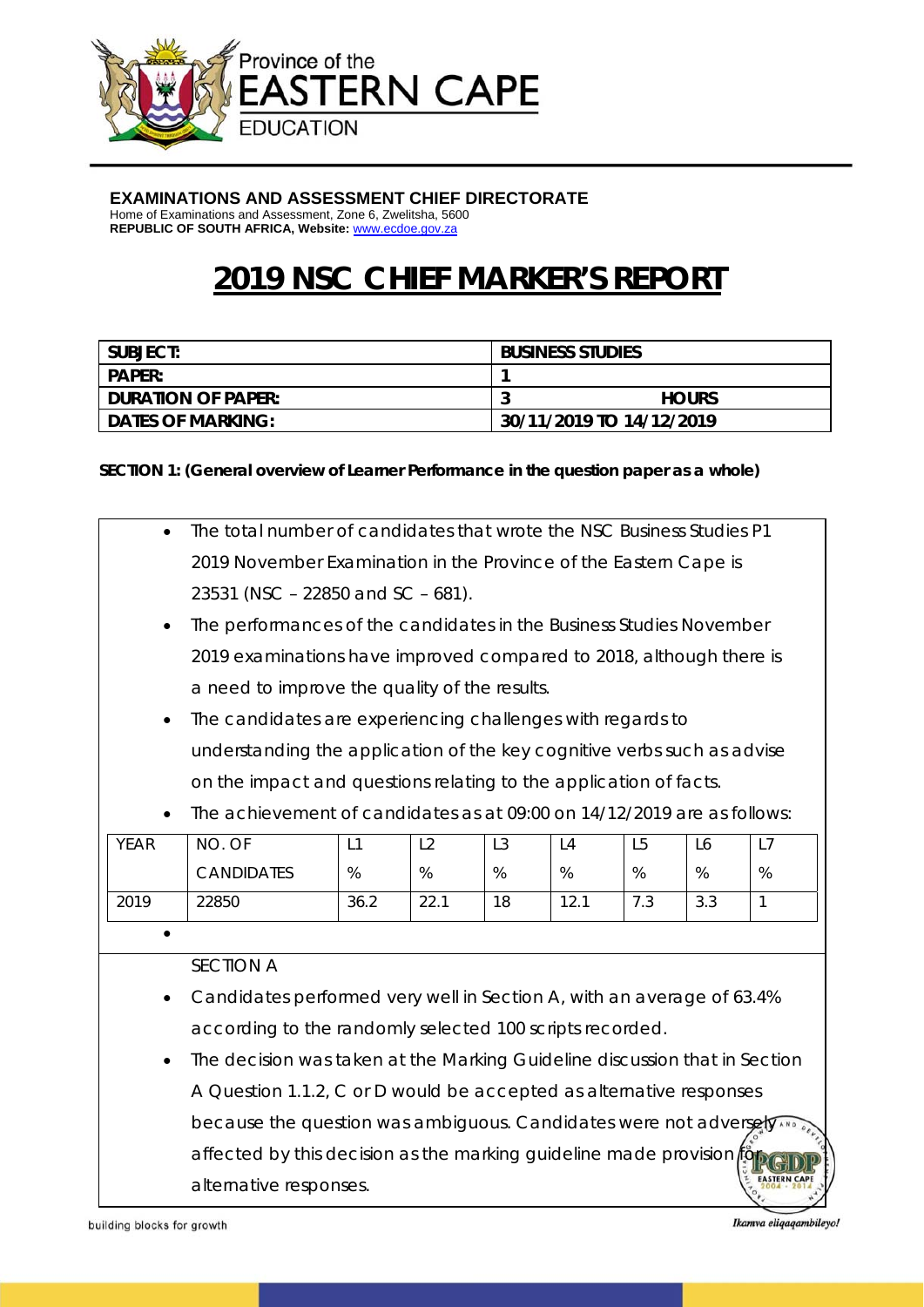SECTION B

- The average performance of candidates in Section B is 42.06%.
- In Section B, Questions 3 and 5 were the most popular questions, followed by Questions 4 and 6.
- The candidates' performances varied in Sections B from low, moderate to high, depending on the examination centres.
- This was evident, as some candidates did not answer some of the questions or they were unable to address the specific requirements of the questions in Section B.
- There is a marked improvement in the quoting from the scenarios in the paper.
- Candidates could quote in full or provide the essence of the quotes, which is acceptable.

#### SECTION C

- The average performance of in Section C is 62.9%.
- In Section C, Questions 8 and 9 were the most popular questions, followed by Question 7.
- There was an improvement in the answering of the essay questions compared to 2018.
- Candidates however, forfeited marks for the Introduction, Conclusion and Originality.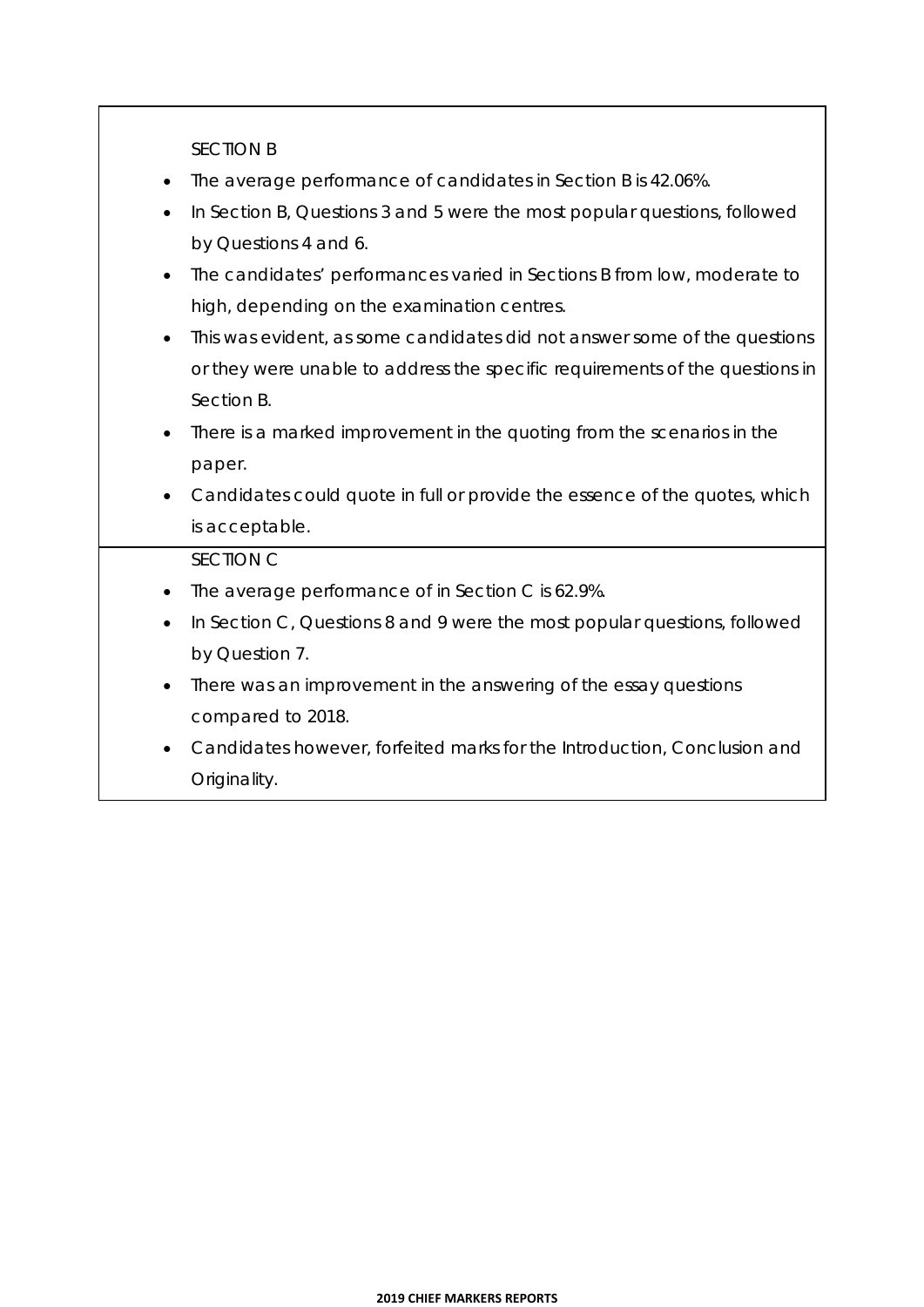**SECTION 2:** 

**Comment on candidates' performance in individual questions.** 

**(It is expected that a comment will be provided for each question on a separate sheet).** 

## **QUESTION 1**

## **(a) General comment on the performance of learners in the specific question. Was the question well answered or poorly answered?**

Question 1:

• The candidates' performances varied from, moderate to high in sub-section 1.1, 1.2 and 1.3.

**(b) Why the question was poorly answered? Also provide specific examples, indicate common errors committed by learners in this question, and any misconceptions.**

Question 1:

- Question 1.1.2: was ambiguous, but the marking guideline made provision for alternative responses.
- Question 1.2.3: The candidates confused the responsibility of the employer with that of the health and safety representative.

Question 1.3.3: Candidates confused option 'I' with the distractor option 'A'.

#### **QUESTION 2**

**(a) General comment on the performance of learners in the specific question. Was the question well answered or poorly answered?** 

Question 2:

- The candidates' performances were poor to moderate in most centres.
- Question 2 was not a popular choice question.

**(b) Why the question was poorly answered? Also provide specific examples, indicate common errors committed by learners in this question, and any misconceptions.**

Question 2:

- 2.2 candidates could not explain role of SETA's. They were vague in their responses and indicated that SETA's are responsible for training.
- 2.4 candidates confused the purpose of the LRA with the EEA and their responses were also incomplete.
- 2.6 candidates could not identify the two pillars in the scenario, therefore forfeiting marks for the motivation.
- 2.7 candidates could not apply how these PESTLE factors may pose a challenge to businesses, instead they explained these two factors.
- 2.8 candidates could not explain the ways businesses may comply with the EEA, instead they gave the purpose of the Act and they generalised facts.
- Where split marking is applied in Section B, most candidates did not achieve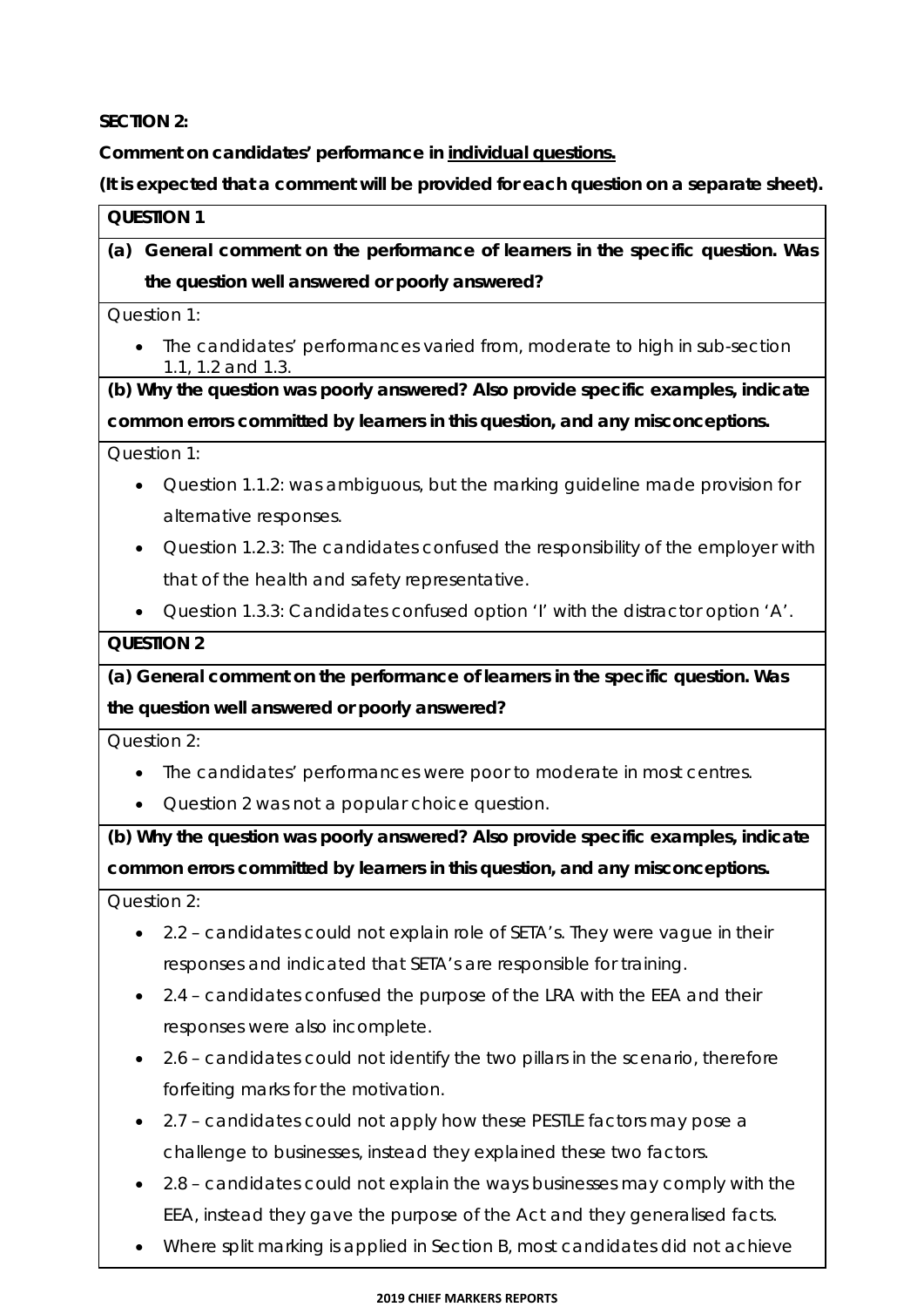two marks per fact as their responses were incomplete or vague.

## **QUESTION 3**

**(a) General comment on the performance of learners in the specific question. Was the question well answered or poorly answered?**

Question 3:

- The candidates' performances were poor to moderate in most centres.
- Question 3 was a popular question among candidates.

**(b) Why the question was poorly answered? Also provide specific examples, indicate common errors committed by learners in this question, and any misconceptions.**

Question 3:

- 3.2 candidates provided an explanation of unit trusts, instead of providing its advantages.
- 3.5.2 candidates explained the term liquidation, instead of liquidity.
- 3.6.1 candidates wrote 'under-insurance', instead of 'average clause'.
- 3.7 candidates explained facts on non-profit, public and private companies, instead of the advantages non-profit companies.
- 3.8 general answers were provided, instead of facts contained in marking guideline.
- Where split marking is applied in Section B, most candidates did not achieve two marks per fact as their responses were incomplete or vague.

#### **QUESTION 4**

**(a) General comment on the performance of learners in the specific question. Was the question well answered or poorly answered?**

Question 4:

- The candidates' performances were poor to moderate in most centres.
- Question 4 was a popular question among candidates.

**(b) Why the question was poorly answered? Also provide specific examples, indicate common errors committed by learners in this question, and any misconceptions.**

Question 4:

- 4.2 candidates confused the role of the health and safety representatives with the responsibilities of the employer.
- 4.3 candidates could not identify the diversity issues from the scenario and therefore also forfeited marks for the motivation.
- 4.4 candidates' responses were vague and they confused the Delphi technique with nominal group and force-field analysis techniques.
- 4.5 candidates' responses were vague.
- 4.6.2 candidates discussed the impact of CSI on communities instead of the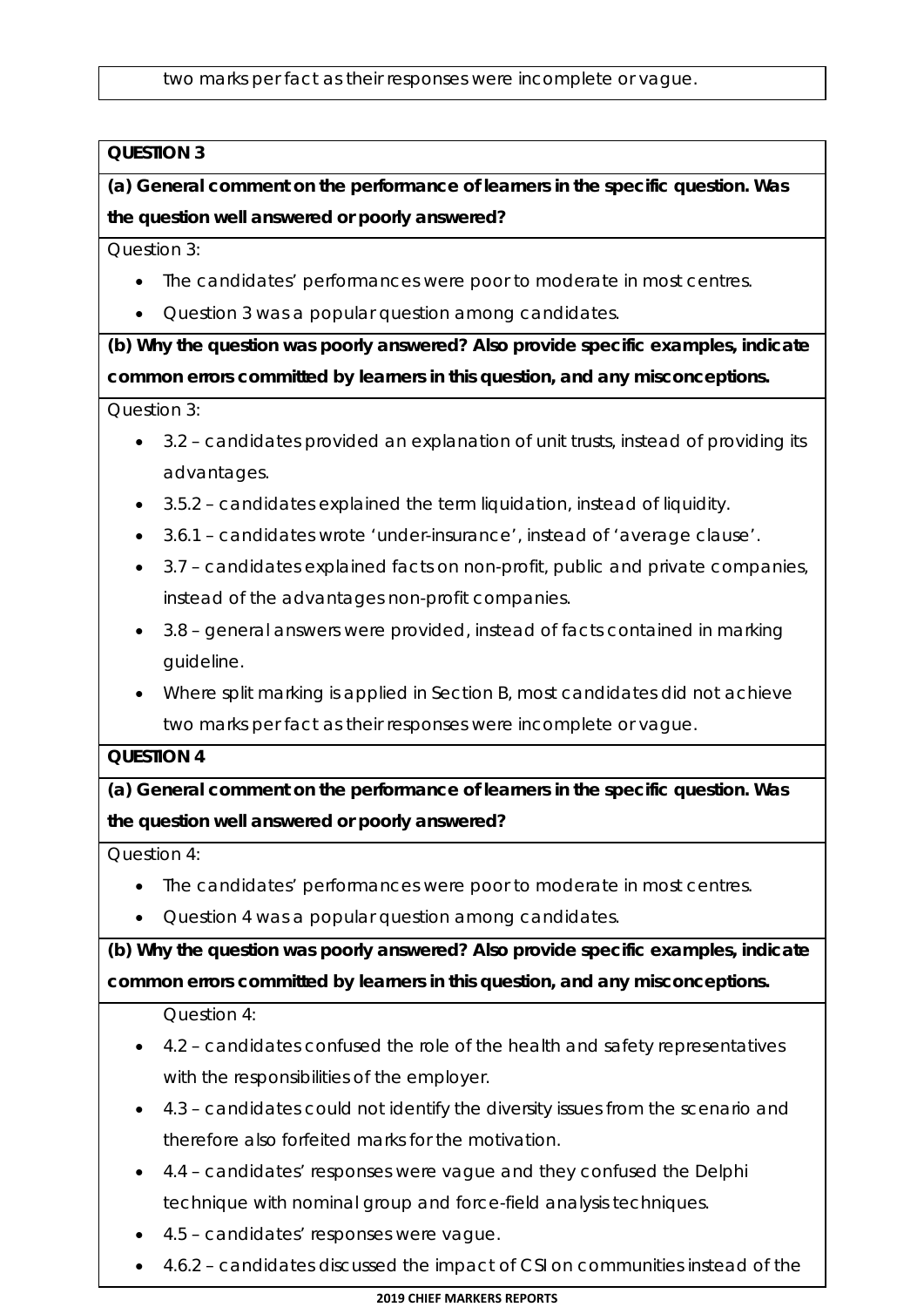business.

- 4.7 candidates' responses were vague.
- 4.8.1 and 4.8.2 candidates were unable to suggest strategies to deal with these unethical practices, instead they explained them and gave punitive strategies that only carried a maximum of two marks.
- Where split marking is applied in Section B, most candidates did not achieve two marks per fact as their responses were incomplete or vague.

#### **QUESTION 5**

**(a) General comment on the performance of learners in the specific question. Was the question well answered or poorly answered?**

Question 5:

- The candidates' performances were poor to moderate in most centres.
- Question 5 was popular among candidates.

**(b) Why the question was poorly answered? Also provide specific examples, indicate common errors committed by learners in this question, and any misconceptions.**

Question 5:

- 5.2.1 candidates confused the examples of job description and job specification from the scenario with one another.
- 5.3 candidates discussed the advantages of the SDA, instead of its implications on the Human Resources Function.
- $\bullet$  5.5; 5.7; 5.8; 5.9 these four sub-questions relate to quality candidates confused the answers related to the various questions on quality with one another and their responses were vague and generalised.
- Where split marking is applied in Section B, most candidates did not achieve two marks per fact as their responses were incomplete or vague.

#### **QUESTION 6**

**(a) General comment on the performance of learners in the specific question. Was the question well answered or poorly answered?**

Question 6:

- The candidates' performances were poor to moderate in most centres
- Question 6 was not a popular question among candidates.

**(b) Why the question was poorly answered? Also provide specific examples, indicate common errors committed by learners in this question, and any misconceptions.** 

Question 6:

- 6.2.3 candidates' responses were generalized and vague.
- 6.3.1 and 6.3.2 candidates could not identify the two types of business investment opportunities; for shares they mentioned the different types of shares which is not an acceptable response.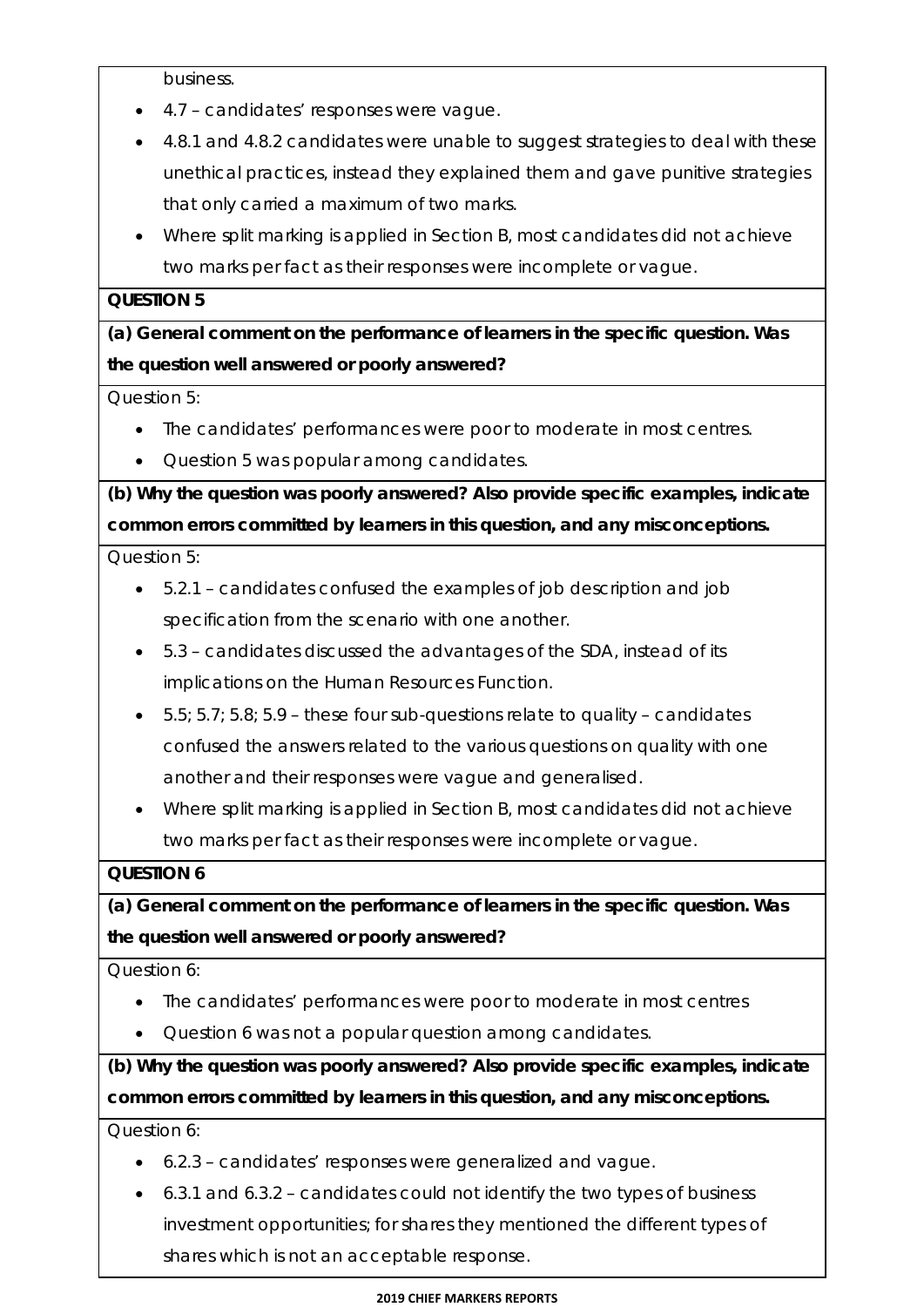- 6.5 candidates wrote facts on democratic leadership style, instead of situational leadership theory.
- 6.6 candidates could not state the two criteria for successful team performance.
- 6.8 candidates responded to the advantages of creative thinking.
- 6.10 candidates could not identify the reason for termination of the employment contract from the scenario and therefore also forfeited the mark for the motivation.
- 6.11 candidates gave the aspects and advantages of induction, instead of the purpose of induction.
- Where split marking is applied in Section B, most candidates did not achieve two marks per fact as their responses were incomplete or vague.

## **QUESTION 7**

**(a) General comment on the performance of learners in the specific question. Was the question well answered or poorly answered?**

Question 7:

- The candidates' performances were poor to moderate in most centres.
- There is an improvement in the performances of the candidates in the essays compared to 2018.
- Question 7 was popular among candidates.

**(b) Why the question was poorly answered? Also provide specific examples, indicate common errors committed by learners in this question, and any misconceptions.**

Question 7:

- 7.2 candidates' responses were vague and incomplete, e.g. formulate, implement and evaluate a strategy, which was awarded one mark each.
- 7.4 candidates could identify Porter's Forces, but its applications were poorly answered.
- 7.5 candidates elaborated on the steps in problem-solving, instead of steps in evaluating a strategy.
- In all the essays, most candidates forfeited marks for the introduction and conclusion.
- Originality remains a challenge as candidates forfeited two marks as they could not provide current examples.
- Where split marking is applied in Section C, most candidates did not achieve two marks per fact as their responses were incomplete or vague.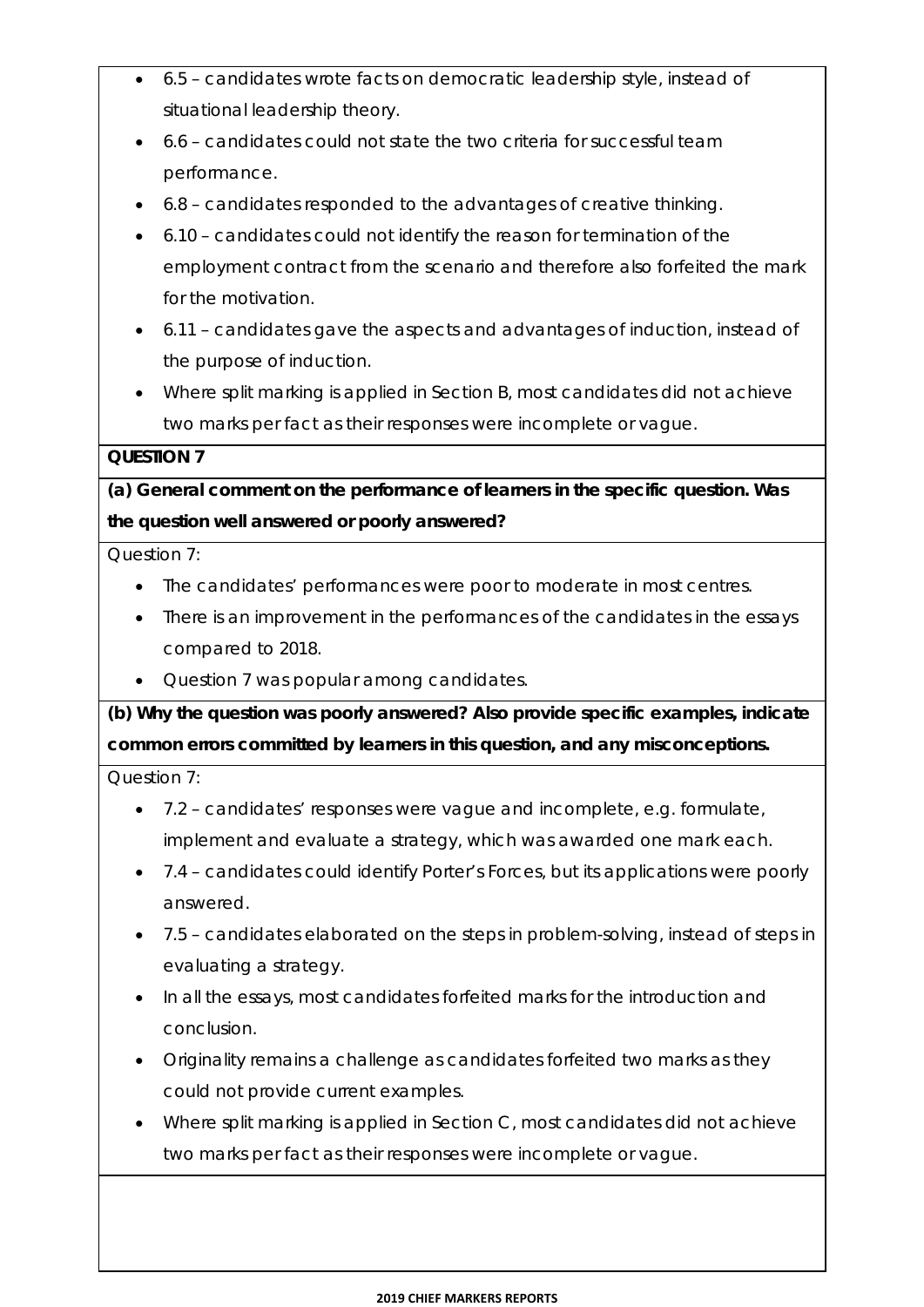## **QUESTION 8**

**(a) General comment on the performance of learners in the specific question. Was the question well answered or poorly answered?**

Question 8:

- The candidates' performances were moderate in most centres.
- Question 8 was a popular question among candidates.

**(b) Why the question was poorly answered? Also provide specific examples, indicate common errors committed by learners in this question, and any misconceptions.**

Question 8:

- 8.3 candidates could identify some of the principles of insurance, but the explanations were vague.
- 8.4 candidates responded to general facts on presentation, not focusing on impact of a PowerPoint presentation.
- 8.5 candidates confused the ways to improve on the next presentation with the handling of feedback, as they were confused by the preamble in the table of Question 8 in the question paper.
- In all the essays, most candidates forfeited marks for the introduction and conclusion.
- Originality remains a challenge as candidates forfeited two marks as they could not provide current examples.
- Where split marking is applied in Section C, most candidates did not achieve two marks per fact as their responses were incomplete or vague.

## **QUESTION 9**

**(a) General comment on the performance of learners in the specific question. Was the question well answered or poorly answered?**

Question 9:

- The candidates' performances were poor to moderate in most centres.
- Question 9 was a popular question among candidates.

**(b) Why the question was poorly answered? Also provide specific examples, indicate common errors committed by learners in this question, and any misconceptions.**

Question 9:

- 9.2 most candidates could identify the stages of team development, but they swopped the explanations for the various stages and some could not explain them (description).
- 9.4 the handling of conflict answers was linked to the causes of conflict identified in 9.3, instead of the facts stated in the marking guideline and some candidates gave the steps in problem-solving.
- 9.5 vague statements were given by candidates instead of relating facts.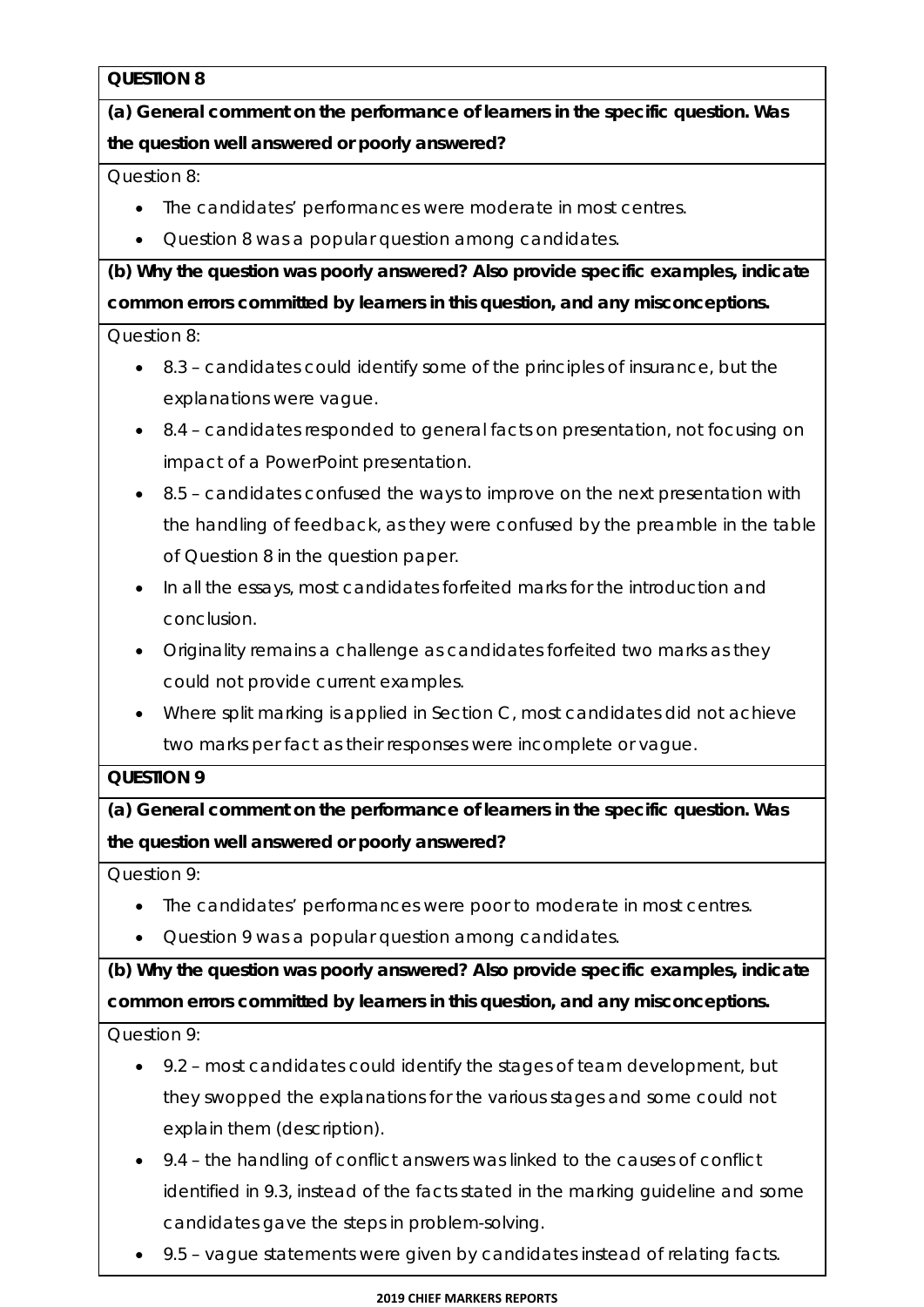- In all the essays, most candidates forfeited marks for the introduction and conclusion.
- Originality remains a challenge as candidates forfeited two marks as they could not provide current examples.
- Where split marking is applied in Section C, most candidates did not achieve two marks per fact as their responses were incomplete or vague.

## **QUESTION 10**

**(a) General comment on the performance of learners in the specific question. Was the question well answered or poorly answered?**

#### Question 10:

- The candidates' performances were poor in most centres.
- Cuestion 10 was not popular among candidates.

**(b) Why the question was poorly answered? Also provide specific examples, indicate common errors committed by learners in this question, and any misconceptions.** 

Question 10:

- All aspects of the essay on Total Quality Management remains a challenge, especially the impact of TQM elements on a large business.
- In all the essays, most candidates forfeited marks for the introduction and conclusion.
- Originality remains a challenge as candidates forfeited two marks as they could not provide current examples.
- Where split marking is applied in Section C, most candidates did not achieve two marks per fact as their responses were incomplete or vague.

| QUESTION 1 - 10 |                                                                               |  |  |  |
|-----------------|-------------------------------------------------------------------------------|--|--|--|
| (c)             | Provide suggestions for improvement in relation to Teaching and Learning      |  |  |  |
| $\bullet$       | Teachers must be guided by the CAPS and the Examination Guidelines when       |  |  |  |
|                 | teaching a topic. The Examination Guideline must always be consulted.         |  |  |  |
| $\bullet$       | Chief Marker's Report must be discussed with all teachers to avoid repeating  |  |  |  |
|                 | mistakes.                                                                     |  |  |  |
| $\bullet$       | Subject Advisors and teachers involved in the marking processes of the grade  |  |  |  |
|                 | 12 final examinations must provide feedback sessions on the marking quideline |  |  |  |
|                 | and marking processes in their districts, e.g. the use cognitive verbs and    |  |  |  |
|                 | questions that require application must be clarified.                         |  |  |  |
| $\bullet$       | Teachers must remind learners that incomplete/vague facts will result in the  |  |  |  |
|                 | forfeiture of marks.                                                          |  |  |  |

 Model scripts that are issued to learners should also form part of this discussion so that teachers could prepare learners for their final examinations.

#### **2019 CHIEF MARKERS REPORTS**